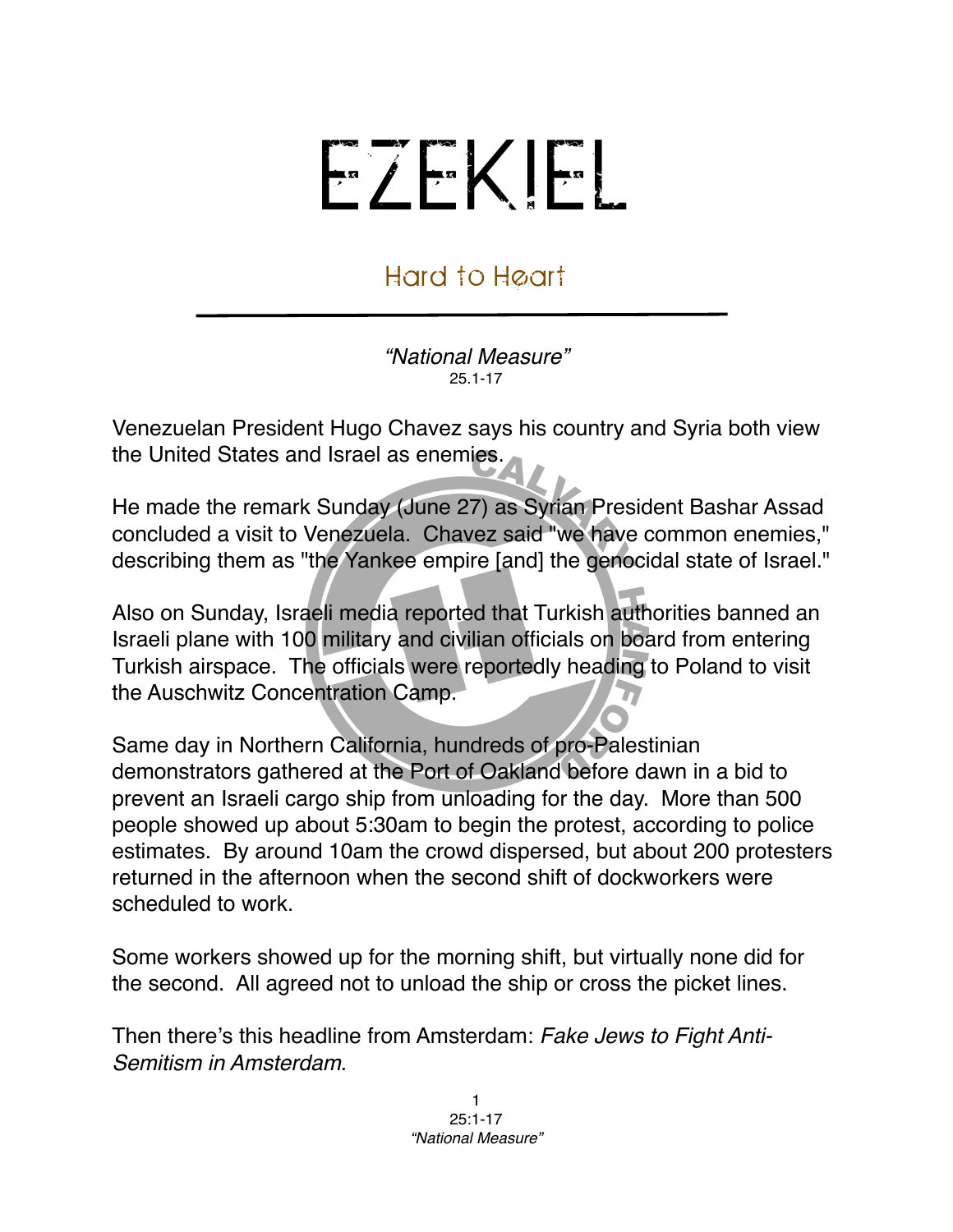## Excerpts:

A reported increase in anti-Semitism and harassment in Amsterdam has Dutch authorities considering an unusual solution: using "decoy Jews" to fight hate crimes. Police officers would go undercover in yarmulkes, roaming the streets in Semitic-drag to suss out haters and harassers.

Chavez, Assad, the Turks, the folks in Oakland and in Amsterdam, all might want to think about this quote from Bible scholar Charles Lee Feinberg. Describing what has happened to those who mistreat the Jews, he said

The pages of history are strewn with the wreckage of nations who, though great in the eyes and councils of the world, incurred the just wrath of an outraged God.

We have a few actual examples to point to in chapter twenty-five of Ezekiel, namely Ammon, Moab, Edom and Philistia.

In fact, chapters twenty-five through thirty-two measure out God's judgment against seven nations in relation to their dealings with His elect nation, Israel. In addition to the four nations I just mentioned we will encounter Tyre, Sidon, and Egypt.

Israel is at the very heart of God's plan for human history. They are God's special people, His elect nation. How you treat them will determined how you're treated.

That applies both now and i the future. Commenting on His judgment of the nations after His Second Coming, Jesus indicated that He would measure the nations by how they responded to the Jews while they were being persecuted during the Great Tribulation.

All of this is a lesson the United States better heed - especially at a time when US-Israeli relations are deteriorating on account of new, more ʻneutral' policies that the current administration has adopted toward Israel.

Ezekiel 25:1 The word of the Lord came to me, saying,

Ezekiel 25:2 "Son of man, set your face against the Ammonites, and prophesy against them.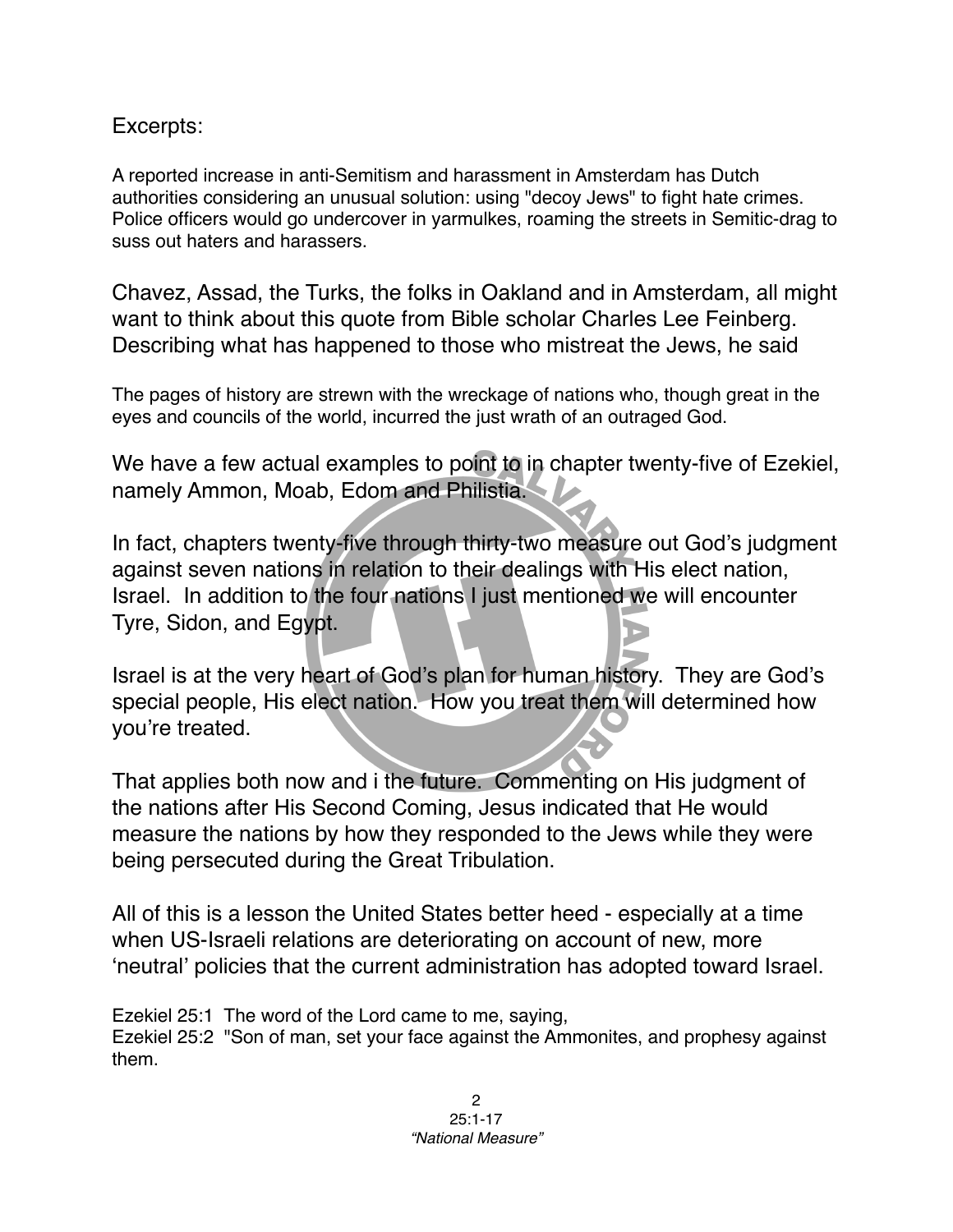Ezekiel 25:3 Say to the Ammonites, 'Hear the word of the Lord God! Thus says the Lord God: "Because you said, 'Aha!' against My sanctuary when it was profaned, and against the land of Israel when it was desolate, and against the house of Judah when they went into captivity,

Ezekiel 25:4 indeed, therefore, I will deliver you as a possession to the men of the East, and they shall set their encampments among you and make their dwellings among you; they shall eat your fruit, and they shall drink your milk.

Ezekiel 25:5 And I will make Rabbah a stable for camels and Ammon a resting place for flocks. Then you shall know that I am the Lord."

Ezekiel 25:6 'For thus says the Lord God: "Because you clapped your hands, stamped your feet, and rejoiced in heart with all your disdain for the land of Israel,

Ezekiel 25:7 indeed, therefore, I will stretch out My hand against you, and give you as plunder to the nations; I will cut you off from the peoples, and I will cause you to perish from the countries; I will destroy you, and you shall know that I am the Lord."

At the destruction of Sodom and Gomorrah, Lot and his daughters fled. Genesis 19: 36-38 states both of Lot's daughters became pregnant by by their father after getting him drunk. The firstborn gave birth to a son and named him Moab. He is the father of the Moabites. The younger also gave birth to a son, and she named him Ben-ammi. He is the father of the Ammonites.

There was definitely bad blood between the Ammonites and the Israelites as far back as the Exodus. The Ammonites did not allow the Israelites passage through their lands and for this reason they were excluded from the family of God for ten generations (Deuteronomy 23:3).

In New Testament times the Ammonites were still a thorn in the side of Israel. The Pharisees were very concerned with the large number of mixed marriages between Hebrews, Moabites, and Ammonites according to the Justin Martyr. At one point a law in the Mishnah states Ammonite men are excluded, but the women can be admitted to the Jewish community.

Many scholars over the years have expressed concern regarding the Messianic line through King David because he came from Ruth, a Moabite.

After the Babylonian armies "profaned" God's "sanctuary" and left the land "desolate," they said, "Aha!" and "clapped [their] hands, stamped [their] feet, and rejoiced in heart" against the Jews.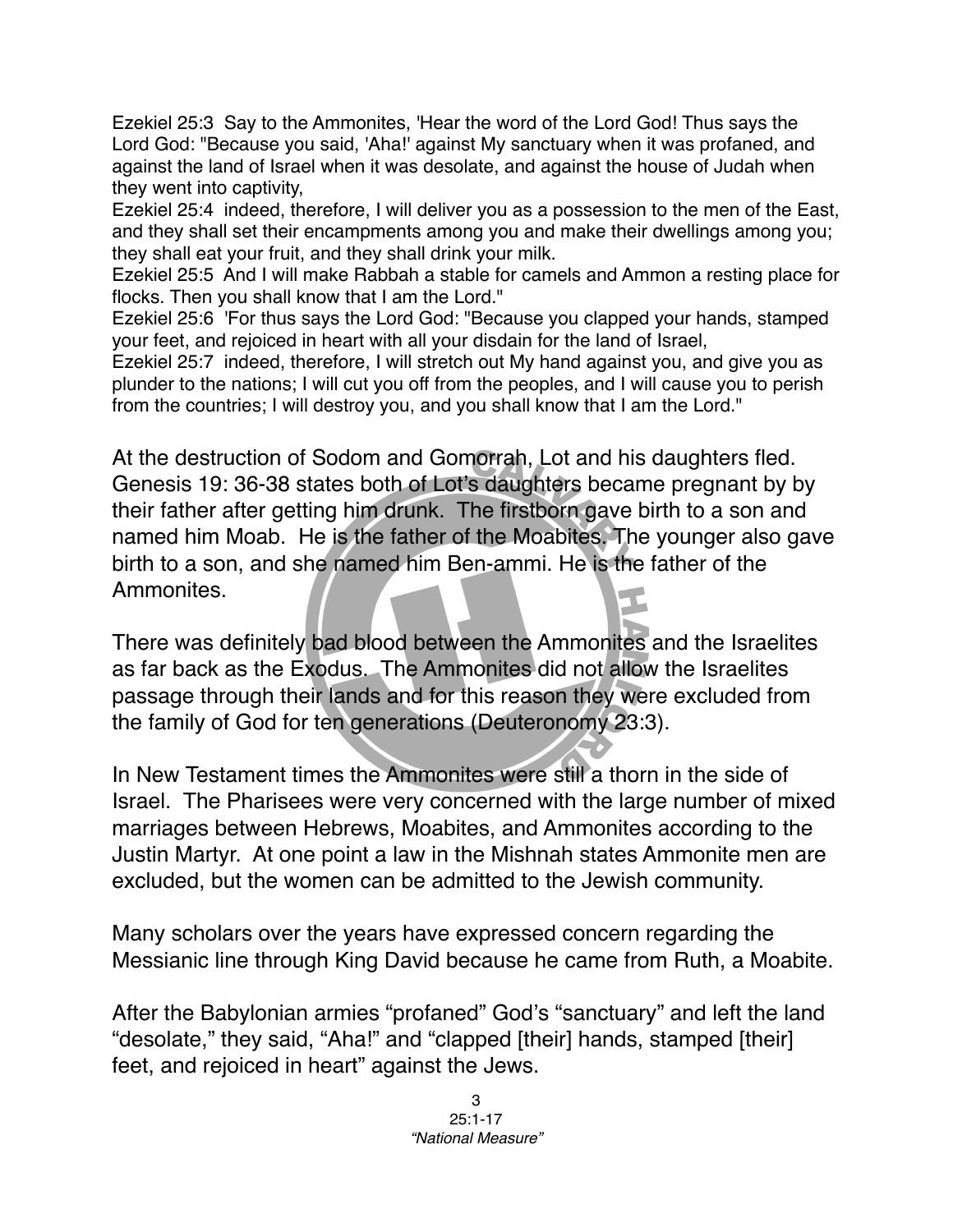Their celebrating would be short-lived. Either the Babylonians or some other nomadic tribes, or some combination, would come and destroy them.

The major teaching of this passage, of these chapters, is to see God's dealings with nations in regard to how they treated Israel. Still I think we can glean some personal application along the way if we're careful.

In the case of Ammon, I think the expression, "Aha!" is a key to application. It was as if they were saying, "See, I told you so; they are getting what they deserve!"

The Ammonites misunderstood the grace of God in dealing with His elect nation. They weren't ʻgetting what they deserved' from an impartial Judge so much as they were being disciplined by a loving Father.

We can be prone to see God as a Judge, prone to rush to judgment ourselves. Instead we must portray the Lord as a loving Father Who disciplines when He must. Especially as we look upon our brothers and sisters in the Lord, let's extend grace - giving them what they don't deserve.

Ezekiel 25:8 'Thus says the Lord God: "Because Moab and Seir say, 'Look! The house of Judah is like all the nations,'

Ezekiel 25:9 therefore, behold, I will clear the territory of Moab of cities, of the cities on its frontier, the glory of the country, Beth Jeshimoth, Baal Meon, and Kirjathaim. Ezekiel 25:10 To the men of the East I will give it as a possession, together with the Ammonites, that the Ammonites may not be remembered among the nations. Ezekiel 25:11 And I will execute judgments upon Moab, and they shall know that I am the Lord."

Google "Moabites" and you'll encounter what is called the Moabite Stone. The Moabite Stone is an important memorial of alphabetic writing. It was erected by Mesha, king of Moab, to record his successful revolt against Israel and to give honor to the god Chemosh for his victory. The stone was set up about 850BC.

The stone was discovered in 1868 by a German missionary named Klein. He was on a visit to Moab and was told by an Arab sheik that there was an inscribed stone lying at the town of Dhiban, the ancient city of Dibon. On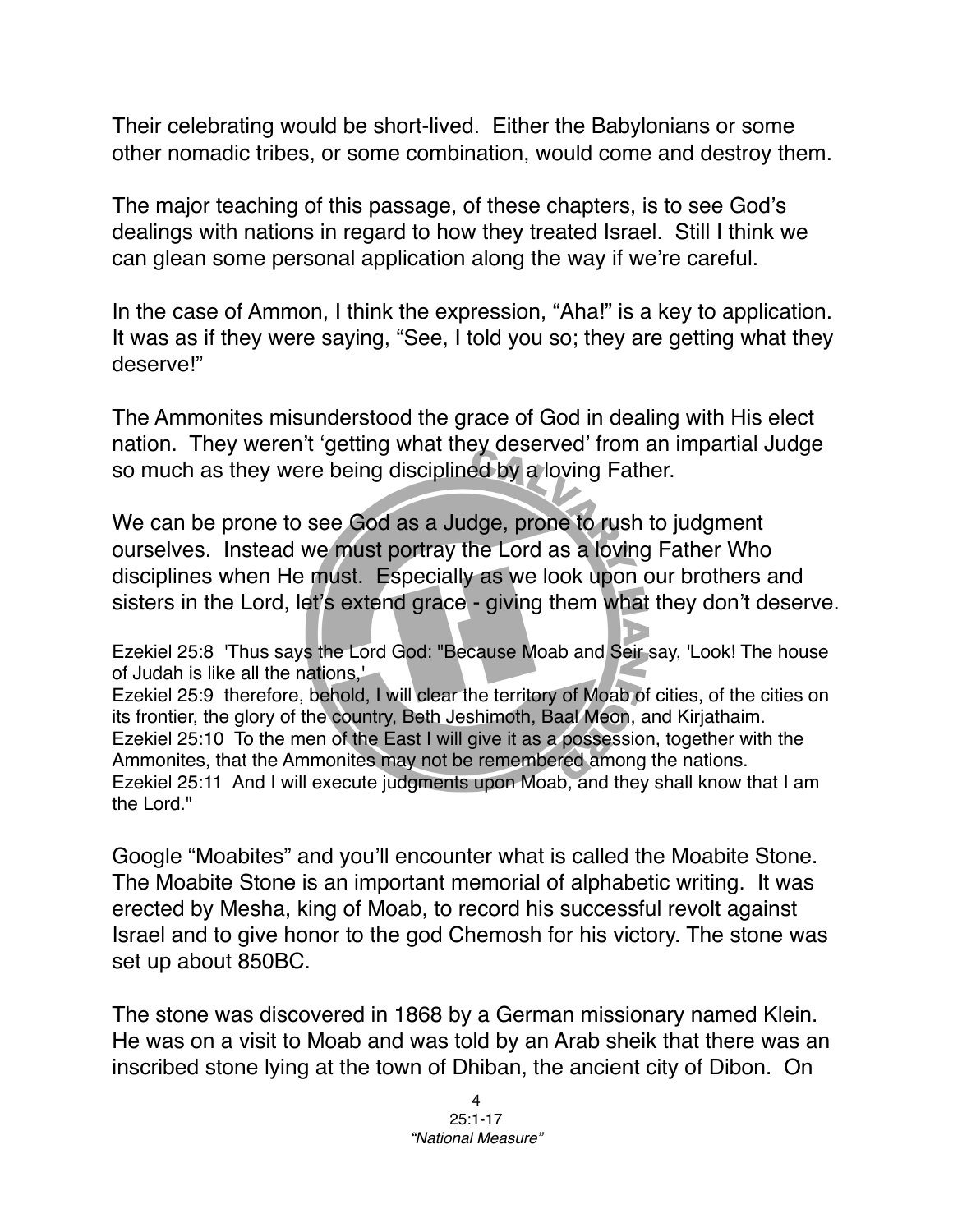examining the stone he found it to be a stele of black basalt, round at the top and nearly four feet in length and two in width. There were thirty-four lines of inscription using the Phoenician alphabet.

We don't require archaeological validation of the biblical accounts but it's cool when we find it!

The Moabites claimed that Israel was just another nation, that there was nothing really special about them. They would find out just how special Israel was and is to the Lord!

This doesn't mean a nation must unequivocally agree with every policy of Israel. It does mean that nations ought to stand by her, realizing that Israel really is the apple of God's eye. It means she has a right to exist, to defend her borders, to be defended by her allies. It means we should not be moving towards a more neutral stance in our own policies as a nation.

As to our application: The church of Jesus Christ has not replaced Israel. God's unconditional promises to Israel stand and will be fulfilled. We are a mystery revealed, an altogether new work, coming from the rejection of Jesus by the Jews. We are the bride of Jesus and, thus, very, very special.

We should therefore maintain the unity of the Spirit among believers. We should guard and defend the doctrines that all believers must believe, the essentials. We should love and look out for one another - even those that are less lovely or lovable among us.

We should never forsake the assembling of ourselves together - especially in these Last Days.

The Lord loves His church on the earth. He washes us, He cleanses us, with the Word. Let's hold in high regard what Jesus loves.

Ezekiel 25:12 'Thus says the Lord God: "Because of what Edom did against the house of Judah by taking vengeance, and has greatly offended by avenging itself on them,"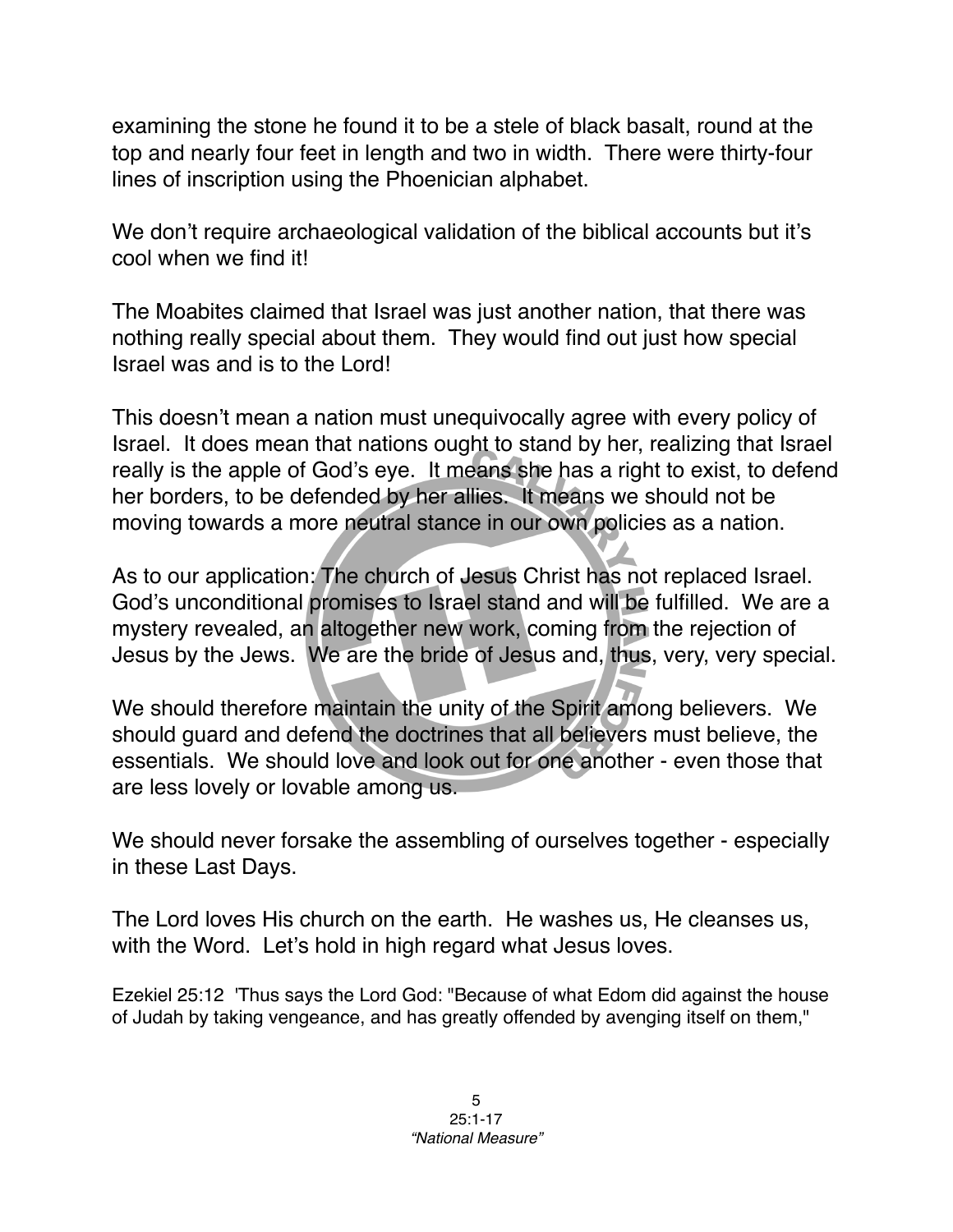Ezekiel 25:13 therefore thus says the Lord God: "I will also stretch out My hand against Edom, cut off man and beast from it, and make it desolate from Teman; Dedan shall fall by the sword.

Ezekiel 25:14 I will lay My vengeance on Edom by the hand of My people Israel, that they may do in Edom according to My anger and according to My fury; and they shall know My vengeance," says the Lord God.

The Edomites, descended from Esau, were constantly at odds with Israel. The prophet Obadiah provides some insight into a specific example.

Obadiah 1:11 In the day that you stood on the other side - In the day that strangers carried captive his forces, When foreigners entered his gates And cast lots for Jerusalem - Even you were as one of them.

Obadiah 1:12 "But you should not have gazed on the day of your brother In the day of his captivity; Nor should you have rejoiced over the children of Judah In the day of their destruction; Nor should you have spoken proudly In the day of distress.

Obadiah 1:13 You should not have entered the gate of My people In the day of their calamity. Indeed, you should not have gazed on their affliction In the day of their calamity, Nor laid hands on their substance In the day of their calamity.

Obadiah 1:14 You should not have stood at the crossroads To cut off those among them who escaped; Nor should you have delivered up those among them who remained In the day of distress.

This seems to describe the Edomites at the time of the Babylonian destruction of Jerusalem. They aided and abetted the invaders, taking spoil and cutting off the escape of those who fled.

God's hand against them was going to be particularly strong, taking the lives even of the animals in Edom.

By way of application, I think it encourages us to help those who need help. It's why I like the ministry of Samaritan's Purse so much. Tragedy strikes an earthquake, a tsunami, a hurricane. While some Christians stand on the sidelines claiming that the folks affected are receiving the judgment of God, Franklin Graham and his people rush in to help on a basic, human level, with the Gospel that saves.

It should be our attitude at all times. God is not willing that any should perish but that all would come to eternal life.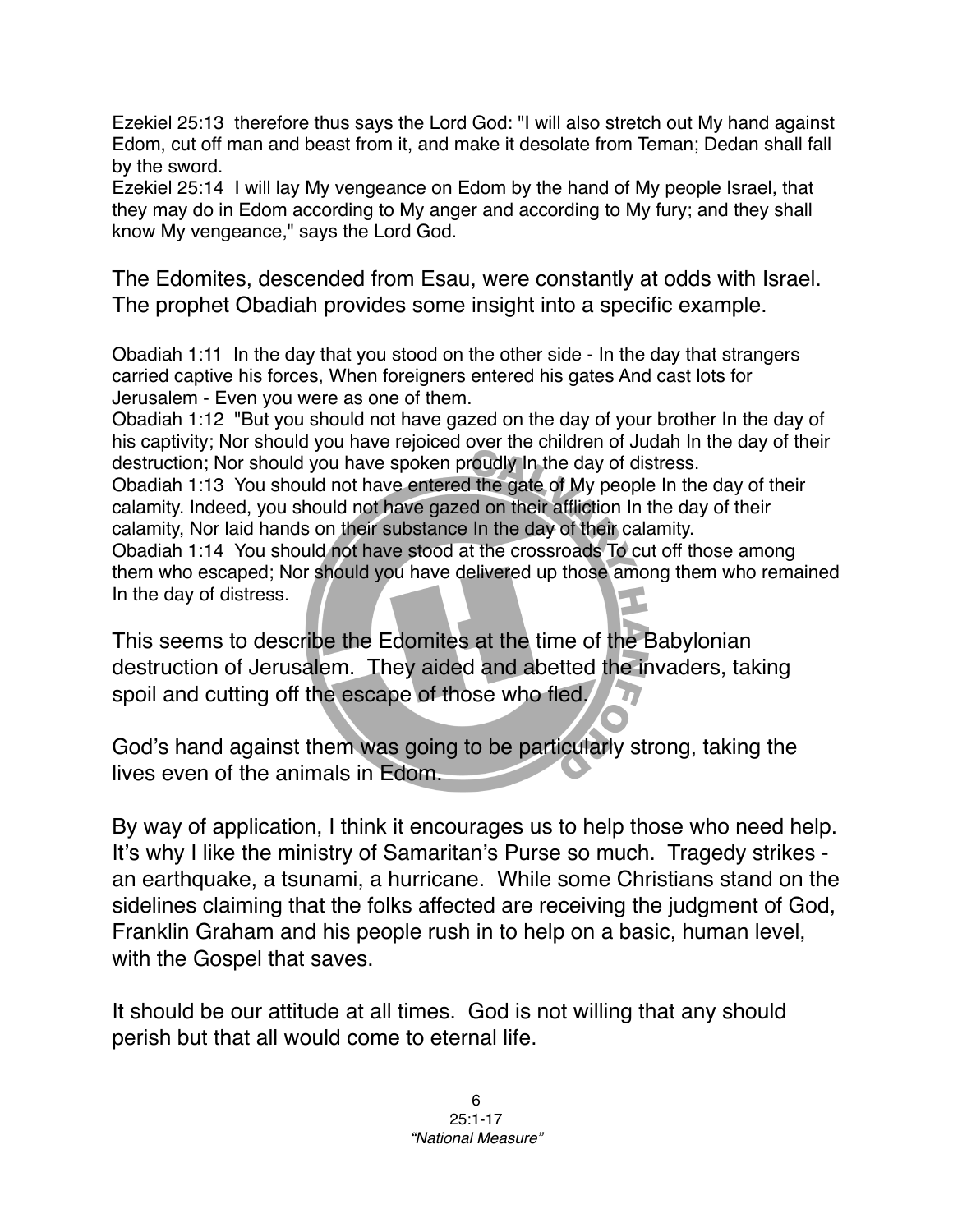Ezekiel 25:15 'Thus says the Lord God: "Because the Philistines dealt vengefully and took vengeance with a spiteful heart, to destroy because of the old hatred," Ezekiel 25:16 therefore thus says the Lord God: "I will stretch out My hand against the Philistines, and I will cut off the Cherethites and destroy the remnant of the seacoast. Ezekiel 25:17 I will execute great vengeance on them with furious rebukes; and they shall know that I am the Lord, when I lay My vengeance upon them." ' "

The Philistines are the most oft mentioned enemy of Israel in the Bible. The "Cherethites" were a group within the Philistines. It's also a play on words. The sentence reads, "I will cut-off the ʻcutter's-off.' "

This might be a good time to answer a common question, and that is, *"Why is the Holy Land called Palestine?"*

CALI

Listen to the following:

The name Palestine refers to a region of the eastern Mediterranean coast from the sea to the Jordan valley and from the southern Negev desert to the Galilee lake region in the north. The word itself derives from "Plesheth," a name that appears frequently in the Bible and has come into English as "Philistine." Plesheth, (root *palash*) was a general term meaning *rolling* or *migratory*. This referred to the Philistine's invasion and conquest of the coast from the sea.

The Philistines were not Arabs nor even Semites, they were most closely related to the Greeks originating from Asia Minor and Greek localities. They did not speak Arabic. They had no connection, ethnic, linguistic or historical with Arabia or Arabs.

The Philistines reached the southern coast of Israel in several waves. One group arrived in the pre-patriarchal period and settled south of Beersheba in Gerar where they came into conflict with Abraham, Isaac and Ishmael. Another group, coming from Crete after being repulsed from an attempted invasion of Egypt by Rameses III in 1194BC, seized the southern coastal area, where they founded five settlements (Gaza, Ascalon, Ashdod, Ekron and Gat). In the Persian and Greek periods, foreign settlers - chiefly from the Mediterranean islands - overran the Philistine districts.

From the fifth century BC, following the historian Herodotus, Greeks called the eastern coast of the Mediterranean "the Philistine Syria" using the Greek language form of the name. In AD135, after putting down the Bar Kochba revolt, the second major Jewish revolt against Rome, the Emperor Hadrian wanted to blot out the name of the Roman "Provincia Judaea" and so renamed it "Provincia Syria Palaestina," the Latin version of the Greek name and the first use of the name as an administrative unit. The name